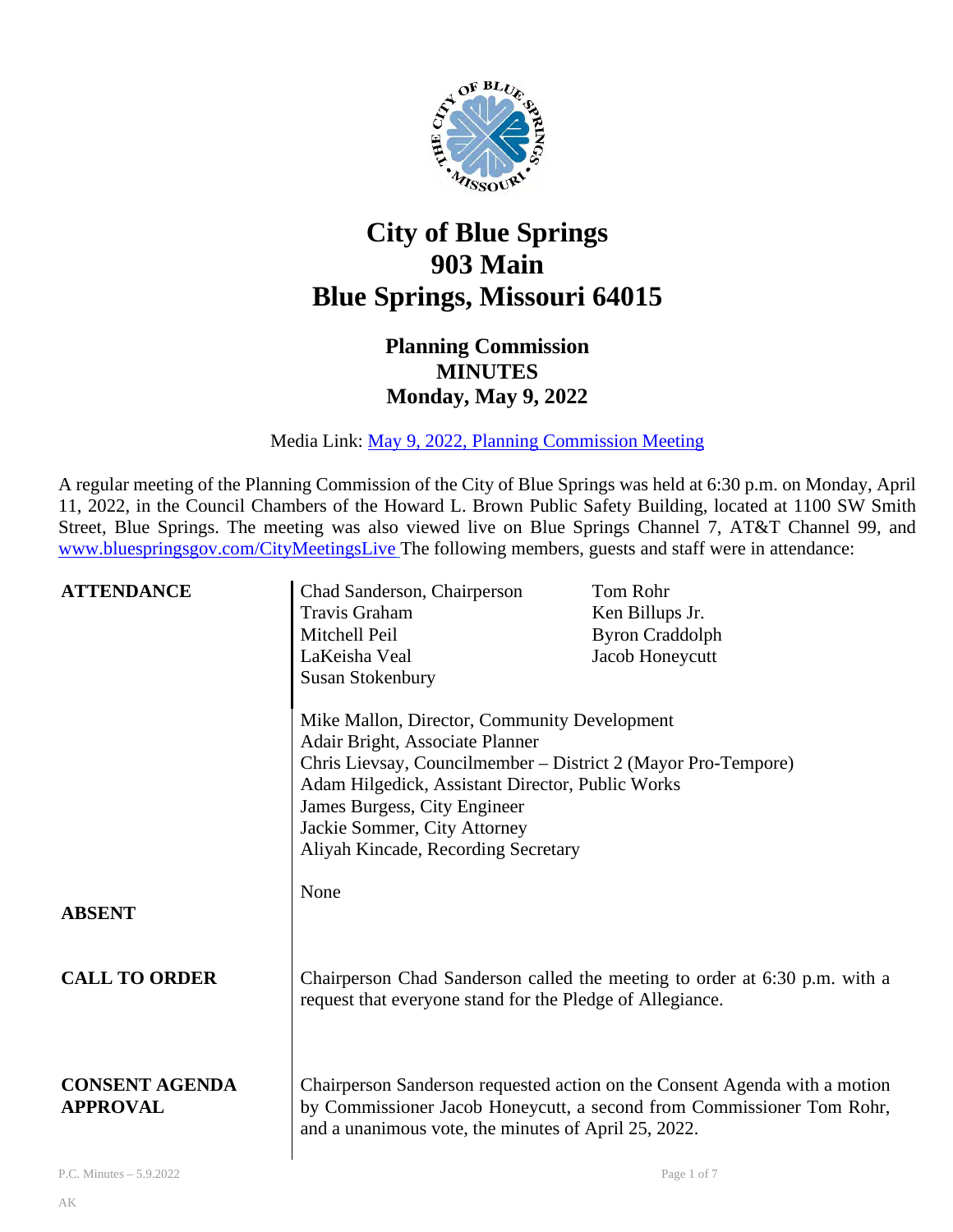| <b>AGENDA ITEM 2</b><br><b>SITE PLAN DESIGN</b><br>REVIEW / SPDR-04-22-<br>8235 / "Blue Springs Aquatic<br>Center" / 305 & 425 NE<br>Mock Ave. | Mike Mallon, Director, Community Development presented the request to the<br>Planning Commission.                                                                                                                      |
|------------------------------------------------------------------------------------------------------------------------------------------------|------------------------------------------------------------------------------------------------------------------------------------------------------------------------------------------------------------------------|
| &                                                                                                                                              |                                                                                                                                                                                                                        |
| <b>AGENDA ITEM 3</b><br><b>FINAL PLAT / PF-04-22-</b><br>8236 / "Blue Springs Aquatic<br>Center" / 305 & 425 NE<br>Mock Ave                    |                                                                                                                                                                                                                        |
| <b>QUESTIONS</b>                                                                                                                               | Commissioner Byron Craddolph questions if special bus lanes are present to<br>accommodate special events and to avoid dysfunction.                                                                                     |
|                                                                                                                                                | Mr. Mallon states that the site plan drawing appears to have a specific drop off<br>lane in the middle of the property, just south of the existing building entrance.<br>The entrance will be completely reconfigured. |
|                                                                                                                                                | Commissioner Mitchell Peil questions about a photometric plan in reference to<br>light spill over to the adjacent property.                                                                                            |
|                                                                                                                                                | Mr. Mallon shows the photometric plan drawing and states the spill over follows<br>Code, denoted in foot candles.                                                                                                      |
|                                                                                                                                                | Mr. Mallon presents building elevations to the Commission.                                                                                                                                                             |
| <b>APPLICANT</b>                                                                                                                               | Present, no comment.                                                                                                                                                                                                   |
| <b>DISCUSSION</b>                                                                                                                              | None.                                                                                                                                                                                                                  |
| <b>MOTION</b><br><b>SITE PLAN DESIGN</b><br>REVIEW / SPDR-04-22-<br>8235 / "Blue Springs Aquatic"<br>Center" / 305 & 425 NE<br>Mock Ave.       | Commissioner Peil moved to approve the Site Plan Design Review / SPDR-04-<br>22-8235 / "Blue Springs Aquatic Center" / 305 & 425 NE Mock Ave. with one<br>staff condition.                                             |
| <b>SECOND</b>                                                                                                                                  | Seconded by Commissioner Jacob Honeycutt.                                                                                                                                                                              |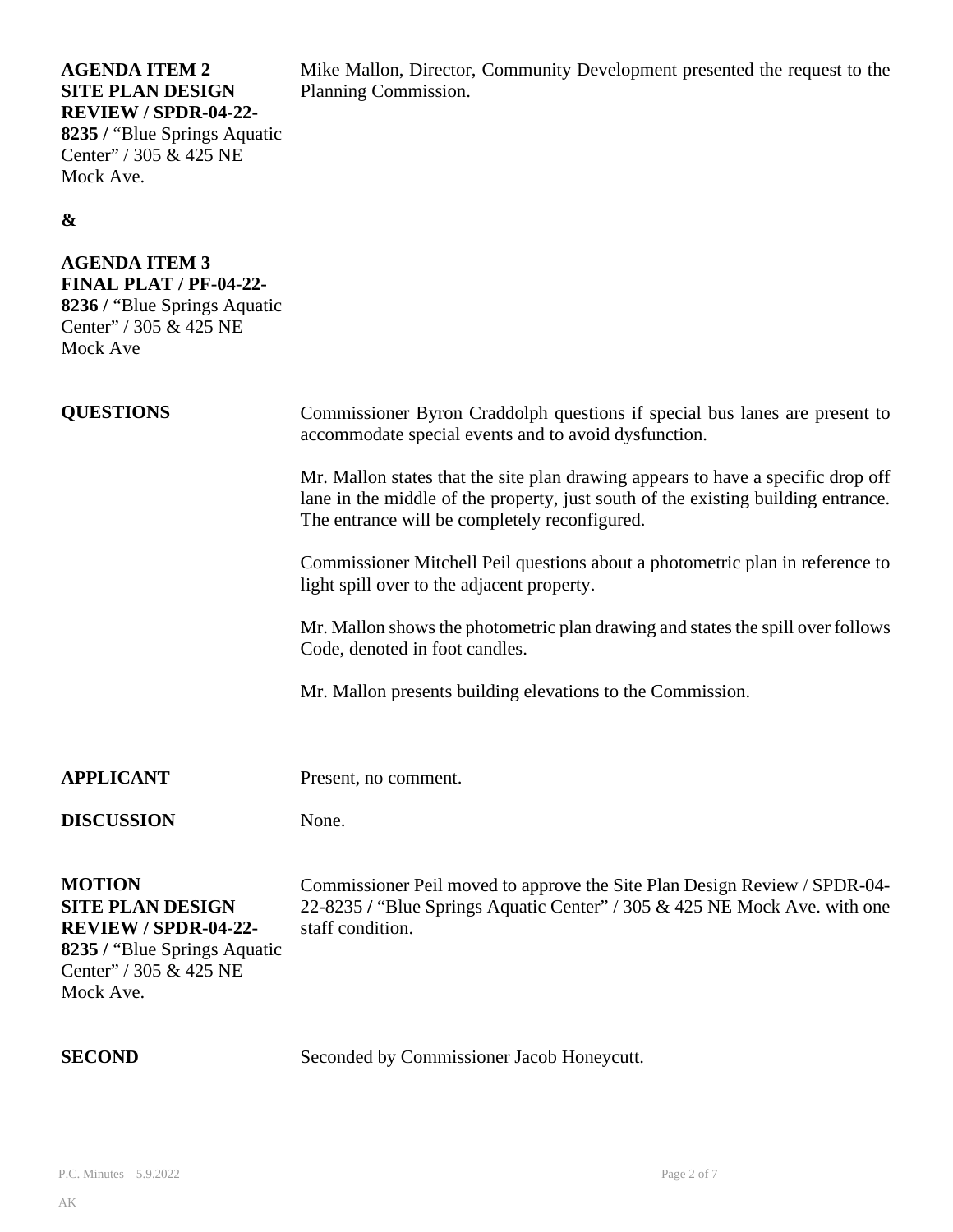| <b>VOTE</b>                                                                                                   | Byron Craddolph – Aye<br>Mitchell Peil - Aye<br>LaKeisha Veal - Aye<br>Jacob Honeycutt $-$ Aye<br>Tom $Rohr - Aye$<br><b>APPROVED</b><br>$(9-Aye, 0-No)$                                                                                                                                                                                                                                                                                                                                                       | Ken Billups Jr. $-Aye$<br>Susan Stokenbury - Aye<br>Travis Graham - Aye<br>Chad Sanderson, Chair - Aye  |
|---------------------------------------------------------------------------------------------------------------|----------------------------------------------------------------------------------------------------------------------------------------------------------------------------------------------------------------------------------------------------------------------------------------------------------------------------------------------------------------------------------------------------------------------------------------------------------------------------------------------------------------|---------------------------------------------------------------------------------------------------------|
| <b>STAFF CONDITIONS</b>                                                                                       | 1. Approval based on the representations of any drawings presented as part<br>of this application does not waive any requirement or development<br>standard contained in the UDC, except for the following minor<br>modifications as noted in the General Development Plan:<br>a. Reduce the internal sidewalk widths from 8-ft. to 6-ft. for<br>sidewalks with vehicle overhangs.<br>b. Reduce the south drive aisle from 26-ft. to 24-ft. to preserve<br>existing mature trees adjacent to NE Mock Avenue.   |                                                                                                         |
| <b>MOTION</b><br>FINAL PLAT / PF-04-22-<br>8236 / "Blue Springs Aquatic<br>Center" / 305 & 425 NE<br>Mock Ave | Commissioner Peil moved to approve the Final Plat / PF-04-22-8236 / "Blue"<br>Springs Aquatic Center" / 305 & 425 NE Mock Ave. with three staff conditions.                                                                                                                                                                                                                                                                                                                                                    |                                                                                                         |
| <b>SECOND</b>                                                                                                 | Seconded by Commissioner Jacob Honeycutt.                                                                                                                                                                                                                                                                                                                                                                                                                                                                      |                                                                                                         |
| <b>VOTE</b>                                                                                                   | Byron Craddolph - Aye<br>Mitchell Peil - Aye<br>LaKeisha Veal - Aye<br>Jacob Honeycutt – Aye<br>Tom $Rohr - Aye$<br>RECOMMENED APPROVAL<br>$(9-Aye, 0-No)$<br>To be heard by City Council, Monday, May 16, 2022.                                                                                                                                                                                                                                                                                               | Ken Billups Jr. $-$ Aye<br>Susan Stokenbury - Aye<br>Travis Graham - Aye<br>Chad Sanderson, Chair - Aye |
| <b>STAFF CONDITIONS</b>                                                                                       | 1. Approval based on the representations of any drawings presented as part<br>of this application does not waive any requirement or development<br>standard contained in the UDC, except for the minor modifications as<br>noted in the General Development Plan.<br>2. Prior to Building Permit issuance, the Final Plat must be recorded with<br>Jackson County.<br>3. Prior to Building Occupancy, the following must occur:<br>a. Roadway improvements shall be completed and accepted by<br>Public Works. |                                                                                                         |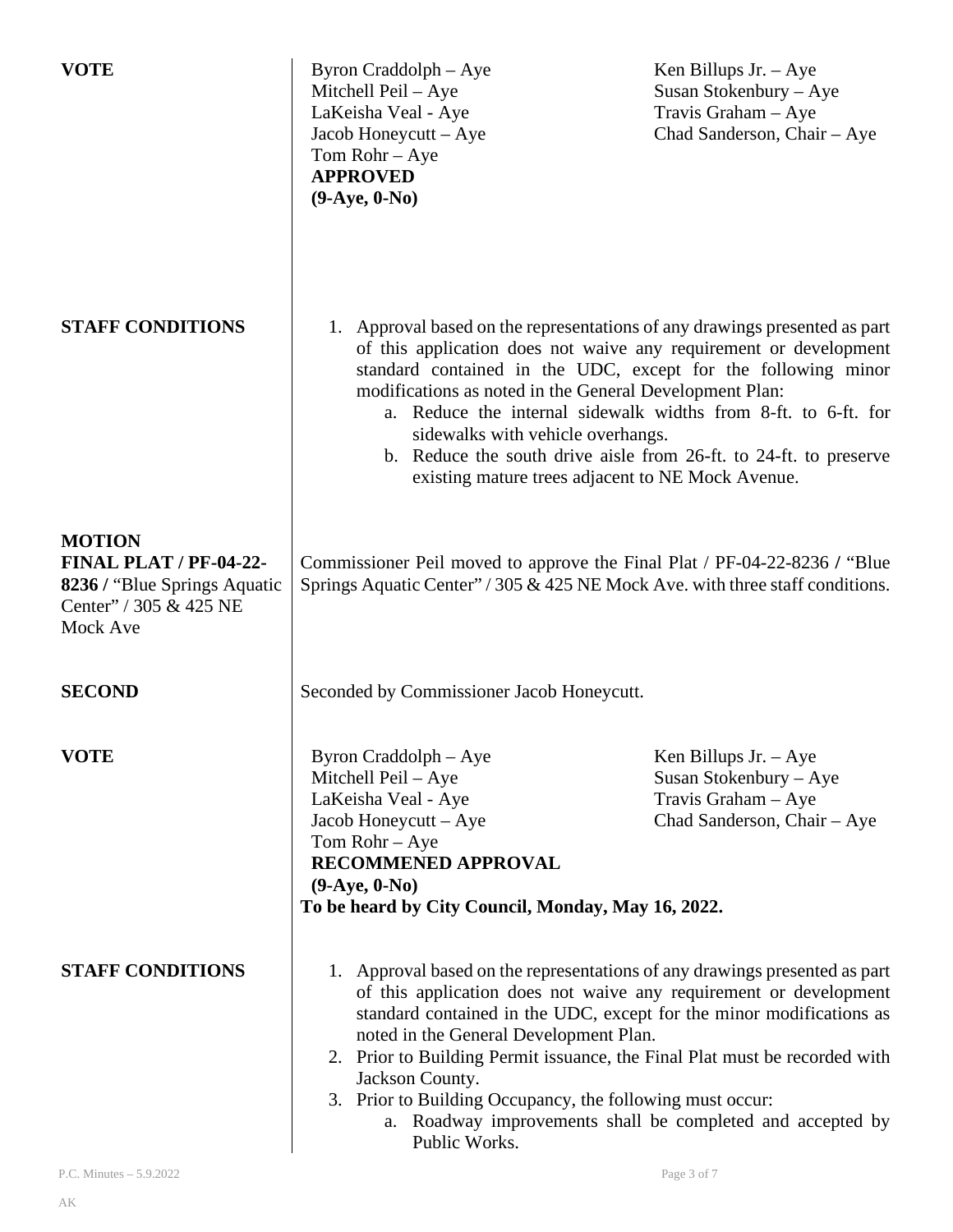|                                                                                                                                                                    | b. Sidewalk improvements along NE Mock Avenue must be<br>completed.                                                                                                                                                                                                                                          |                                                                                                           |
|--------------------------------------------------------------------------------------------------------------------------------------------------------------------|--------------------------------------------------------------------------------------------------------------------------------------------------------------------------------------------------------------------------------------------------------------------------------------------------------------|-----------------------------------------------------------------------------------------------------------|
| <b>AGENDA ITEM 4</b><br><b>ALTERNATIVE /</b><br><b>MASTER SIGN PLAN/</b><br>ASP-04-22-8232 / "PepsiCo<br>Distribution Center" / 1050<br>NE 27 <sup>th</sup> Street | Adair Bright, Associate Planner, presented the request to the Planning<br>Commission.                                                                                                                                                                                                                        |                                                                                                           |
| <b>QUESTIONS</b>                                                                                                                                                   | Commissioner Peil questions about the NE $27th$ Street extension and removal<br>of the "no truck signs".                                                                                                                                                                                                     |                                                                                                           |
|                                                                                                                                                                    | Ms. Bright defers to Public Works.                                                                                                                                                                                                                                                                           |                                                                                                           |
|                                                                                                                                                                    | Adam Hilgedick, Assistant Director, Public Works states that NE 27 <sup>th</sup> Street is<br>completed.                                                                                                                                                                                                     |                                                                                                           |
|                                                                                                                                                                    | Ms. Bright explains the "no truck signs" will be removed when NE 27 <sup>th</sup> Street<br>is developed further in the future and/or development to the west occurs.                                                                                                                                        |                                                                                                           |
|                                                                                                                                                                    | Mr. Mallon states the applicant has asked for these "no truck signs" to help<br>make drivers aware to not go past the southern entrance. Also, he stated that<br>when NE 27 <sup>th</sup> Street gets extended, the City envisions it going North to meet<br>Duncan Road, which would be well in the future. |                                                                                                           |
| <b>APPLICANT</b>                                                                                                                                                   | Present, no comment.                                                                                                                                                                                                                                                                                         |                                                                                                           |
| <b>DISCUSSION</b>                                                                                                                                                  | None.                                                                                                                                                                                                                                                                                                        |                                                                                                           |
| <b>MOTION</b><br><b>ALTERNATIVE /</b><br><b>MASTER SIGN PLAN/</b><br>ASP-04-22-8232 / "PepsiCo<br>Distribution Center" / 1050<br>NE 27 <sup>th</sup> Street        | Commissioner LaKeisha Veal moved to approve the Alternative / Master Sign<br>Plan / ASP-04-22-8232 / "PepsiCo Distribution Center" / 1050 NE 27 <sup>th</sup> Street<br>with two staff conditions.                                                                                                           |                                                                                                           |
| <b>SECOND</b>                                                                                                                                                      | Seconded by Commissioner Susan Stokenbury.                                                                                                                                                                                                                                                                   |                                                                                                           |
| <b>VOTE</b>                                                                                                                                                        | Byron Craddolph - Aye<br>Mitchell Peil - Aye<br>LaKeisha Veal - Aye<br>Jacob Honeycutt - Aye<br>Tom $Rohr - Aye$<br><b>APPROVED</b><br>$(9-Aye, 0-No)$                                                                                                                                                       | Ken Billups Jr. $-$ Aye<br>Susan Stokenbury – Aye<br>Travis Graham $-$ Aye<br>Chad Sanderson, Chair - Aye |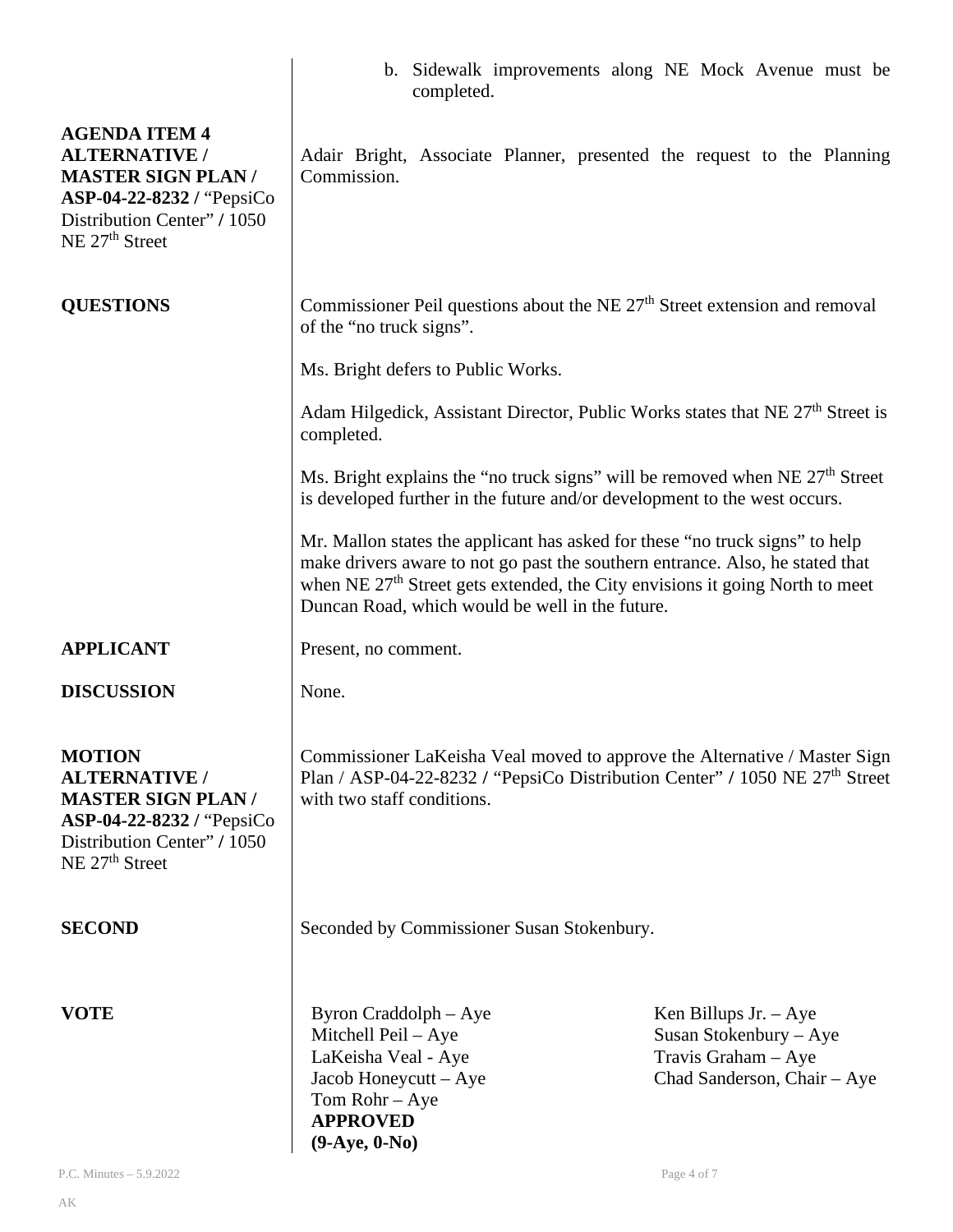| <b>STAFF CONDITIONS</b><br><b>AGENDA ITEM 5</b><br><b>ALTERNATIVE /</b><br><b>MASTER SIGN PLAN/</b><br>ASP-22-8234 / "Tacos 4<br>Life" / 1105 NW 7 Highway | 1. Prior to installation of the proposed signage, administrative sign permit<br>approval must be obtained for each sign.<br>2. All vehicle entrance signs containing the phrase "No Trucks Allowed"<br>can remain until the extension of NE $27th$ Street and/or further<br>development to the west occurs.<br>Adair Bright, Associate Planner, presented the request to the Planning<br>Commission. |                                                                                                         |
|------------------------------------------------------------------------------------------------------------------------------------------------------------|------------------------------------------------------------------------------------------------------------------------------------------------------------------------------------------------------------------------------------------------------------------------------------------------------------------------------------------------------------------------------------------------------|---------------------------------------------------------------------------------------------------------|
| <b>QUESTIONS</b>                                                                                                                                           | Commissioner Peil questions if the sign is double sided.                                                                                                                                                                                                                                                                                                                                             |                                                                                                         |
|                                                                                                                                                            | Ms. Bright said yes, the sign will have two sides.                                                                                                                                                                                                                                                                                                                                                   |                                                                                                         |
| <b>APPLICANT</b>                                                                                                                                           | Present, no comment.                                                                                                                                                                                                                                                                                                                                                                                 |                                                                                                         |
| <b>DISCUSSION</b>                                                                                                                                          | None.                                                                                                                                                                                                                                                                                                                                                                                                |                                                                                                         |
| <b>MOTION</b><br><b>ALTERNATIVE /</b><br><b>MASTER SIGN PLAN/</b><br>ASP-04-22-8234 / "Tacos 4<br>Life" / 1105 NW 7 Highway                                | Commissioner LaKeisha Veal moved to approve the Alternative / Master Sign<br>Plan / ASP-04-22-8234 / "Tacos 4 Life" / 1105 NW 7 Highway with two staff<br>conditions.                                                                                                                                                                                                                                |                                                                                                         |
| <b>SECOND</b>                                                                                                                                              | Seconded by Commissioner Tom Rohr.                                                                                                                                                                                                                                                                                                                                                                   |                                                                                                         |
| <b>VOTE</b>                                                                                                                                                | Byron Craddolph – Aye<br>Mitchell Peil - Nay<br>LaKeisha Veal - Aye<br>Jacob Honeycutt - Aye<br>Tom $Rohr - Aye$<br><b>APPROVED</b><br>$(8-Aye, 1-No)$                                                                                                                                                                                                                                               | Ken Billups Jr. $-$ Aye<br>Susan Stokenbury - Aye<br>Travis Graham - Aye<br>Chad Sanderson, Chair - Aye |
| <b>STAFF CONDITIONS</b>                                                                                                                                    | 1. Prior to installation of the proposed signage, administrative sign permit<br>approval and administrative building permit approval must be obtained for<br>the sign.<br>a. A sign permit will not be issued until the existing pole is removed.<br>2. Any landscaping removed for the installation of the pole base must be<br>relocated elsewhere on the site.                                    |                                                                                                         |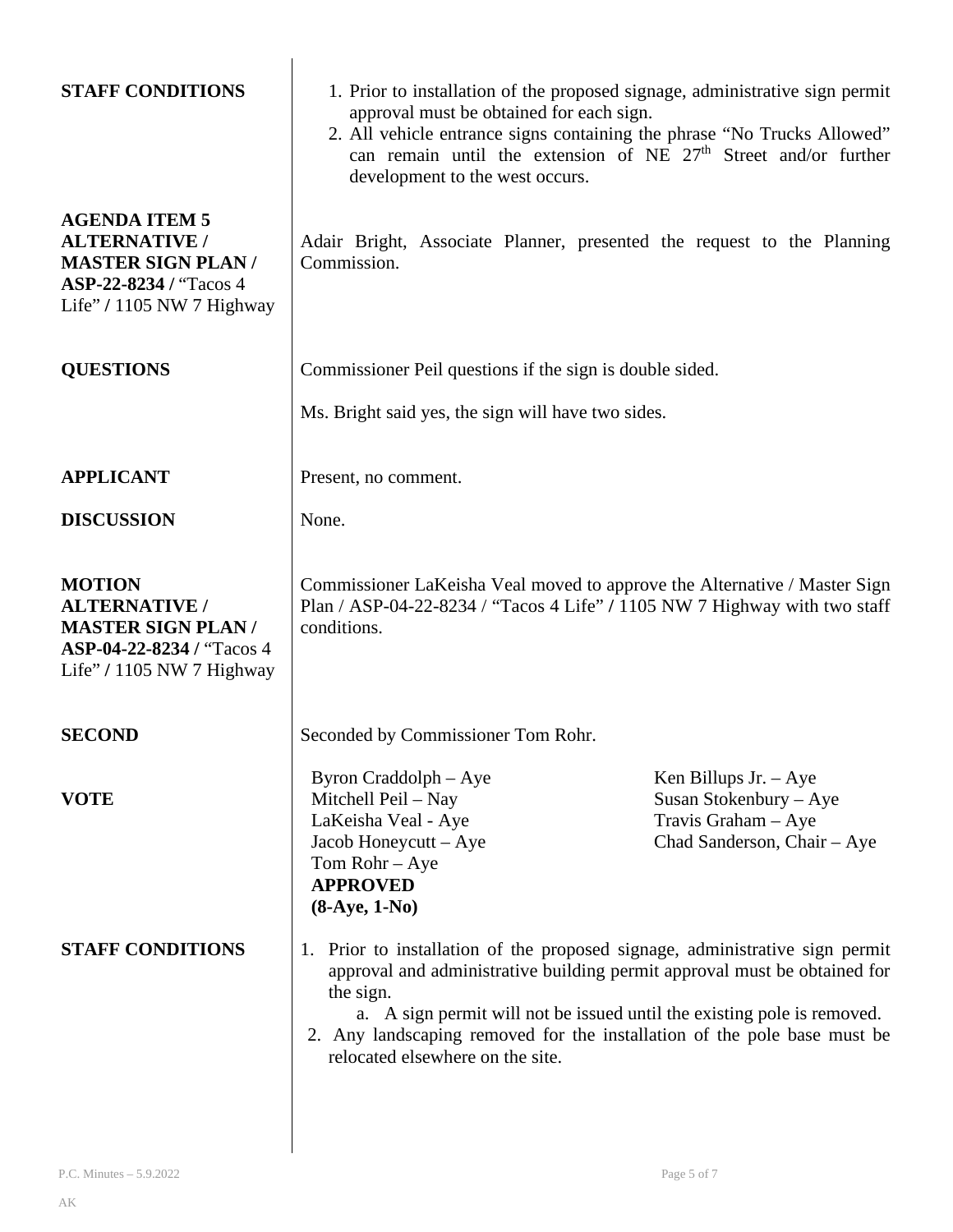| <b>AGENDA ITEM 5</b><br><b>ELECTION OF</b><br><b>OFFICERS</b><br><b>Planning Commission Chair</b><br><b>Planning Commission</b><br>Secretary (Vice Chair) | Mr. Mallon reminds the Commission of the new rules and procedures as well<br>as attendance policy.                                                   |                                                                                                           |
|-----------------------------------------------------------------------------------------------------------------------------------------------------------|------------------------------------------------------------------------------------------------------------------------------------------------------|-----------------------------------------------------------------------------------------------------------|
| <b>NOMINATION</b><br><b>FOR PLANNING</b><br><b>COMISSIONER CHAIR</b><br>2022.                                                                             | Chairperson Chad Sanderson asks for a nomination for Planning Commission<br>Chair for 2022.                                                          |                                                                                                           |
|                                                                                                                                                           | Commissioner Peil nominates Commissioner Chad Sanderson, but he is limited<br>to two consecutive terms per City Attorney, Jackie Somers.             |                                                                                                           |
|                                                                                                                                                           | Commissioner Peil nominates Commissioner Byron Craddolph.                                                                                            |                                                                                                           |
|                                                                                                                                                           | Commissioner Honeycutt nominates Commissioner Travis Graham.                                                                                         |                                                                                                           |
|                                                                                                                                                           | Commissioner Travis Graham defers to Commissioner Craddolph.                                                                                         |                                                                                                           |
| <b>VOTE</b><br><b>TO ELECT</b><br><b>COMMISSIONER</b><br><b>CRADDOLPH AS</b><br><b>PLANNING</b><br><b>COMMISSION CHAIR</b><br>2022                        | Byron Craddolph – Aye<br>Mitchell Peil - Aye<br>LaKeisha Veal - Aye<br>Jacob Honeycutt - Aye<br>Tom Rohr - Aye<br><b>APPROVED</b><br>$(9-Aye, 0-No)$ | Ken Billups Jr. $-Aye$<br>Susan Stokenbury - Aye<br>Travis Graham - Aye<br>Chad Sanderson, Chair - Aye    |
|                                                                                                                                                           | Commissioner Craddolph elected as Planning Commissioner Chair for 2022.                                                                              |                                                                                                           |
| <b>NOMINATION</b><br><b>FOR PLANNING</b><br><b>COMISSIONER</b><br><b>SECRETARY (VICE</b><br><b>CHAIR</b> ) 2022.                                          | Commissioner Peil nominates Commissioner Tom Rohr.                                                                                                   |                                                                                                           |
| <b>VOTE</b><br><b>TO ELECT</b><br><b>COMMISSIONER ROHR</b><br><b>AS PLANNING</b><br><b>COMMISSION VICE</b><br><b>CHAIR 2022</b>                           | Byron Craddolph – Aye<br>Mitchell Peil - Aye<br>LaKeisha Veal - Aye<br>Jacob Honeycutt – Aye<br>Tom Rohr - Aye<br><b>APPROVED</b><br>$(9-Aye, 0-No)$ | Ken Billups Jr. $-$ Aye<br>Susan Stokenbury - Aye<br>Travis Graham $-$ Aye<br>Chad Sanderson, Chair - Aye |

Commissioner Rohr elected as Planning Commissioner Secretary (Vice Chair) for 2022.